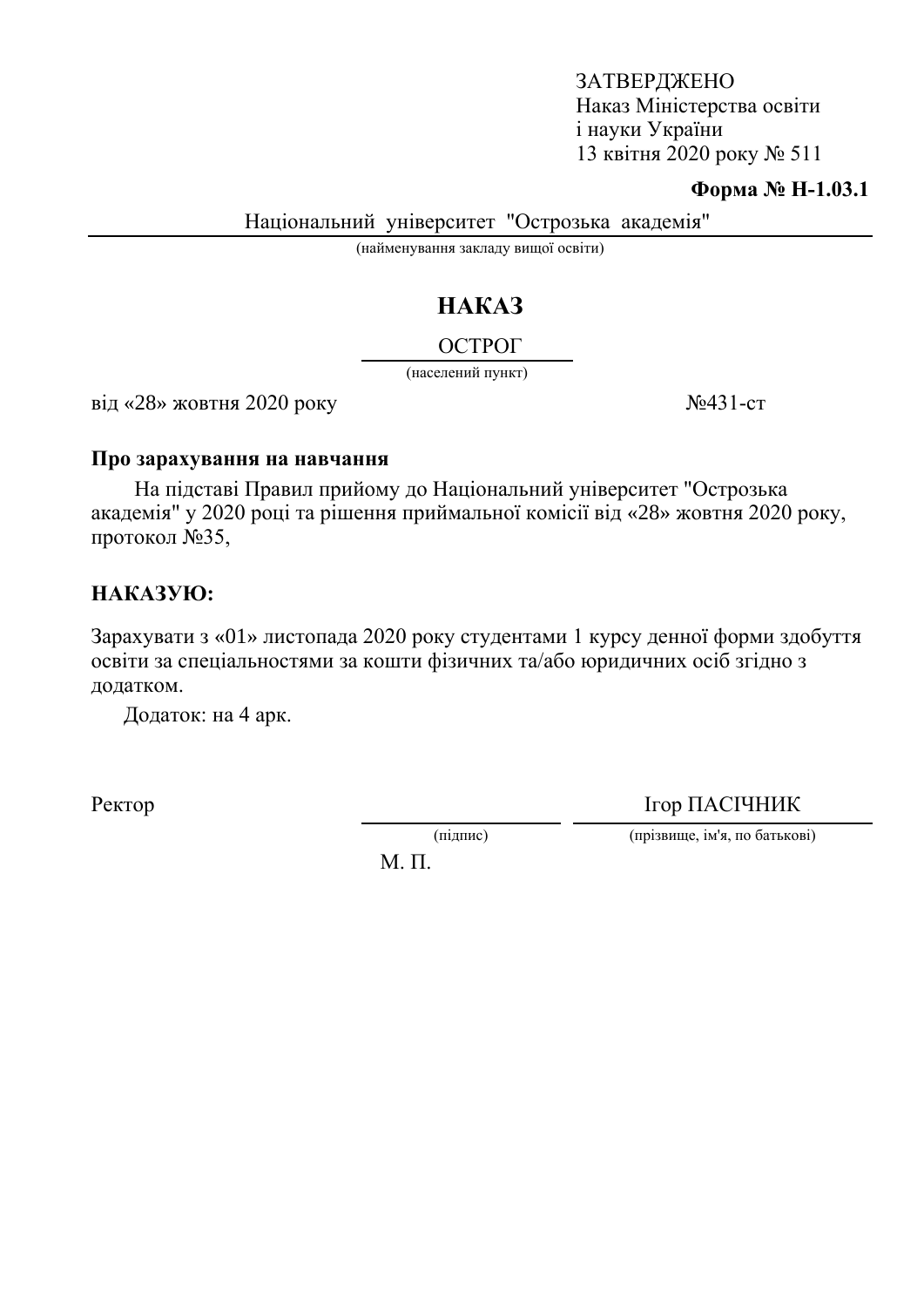## **Форма № Н-1.03.2**

| Міністерство освіти і науки України |                |                                                             |          |           |             | Національний університет<br>"Острозька академія"                                                                                                  | Додаток до наказу від «28» жовтня 2020 року<br>$N_2$ 431-ct |                                                                   |        |
|-------------------------------------|----------------|-------------------------------------------------------------|----------|-----------|-------------|---------------------------------------------------------------------------------------------------------------------------------------------------|-------------------------------------------------------------|-------------------------------------------------------------------|--------|
| 032 Історія та археологія           |                |                                                             |          | Державна  |             | Maricrp                                                                                                                                           | кошти фізичних та/або<br>Денна<br>юридичних осіб            |                                                                   |        |
| ي<br>ح                              | ৼ              | $\mathbf{\underline{\infty}}$<br>DEED.<br><b>KOHKY</b><br>Ê | прізвище | ім'я      | по батькові | номер, серія, дата видачі та<br>тип документа про освітній<br>(освітньо-кваліфікаційний)<br>рівень/ступінь, на основі<br>якого відбувається вступ | номери<br>сертифікатів<br>3HO                               | назва спеціалізацій,<br>освітніх програм в<br>межах спеціальності |        |
|                                     | 8485950 805427 |                                                             | Денисюк  | Олександр | Миколайович | 128144 B20 30.06.2020<br>Диплом бакалавра                                                                                                         |                                                             | Історія та археологія                                             | 299,41 |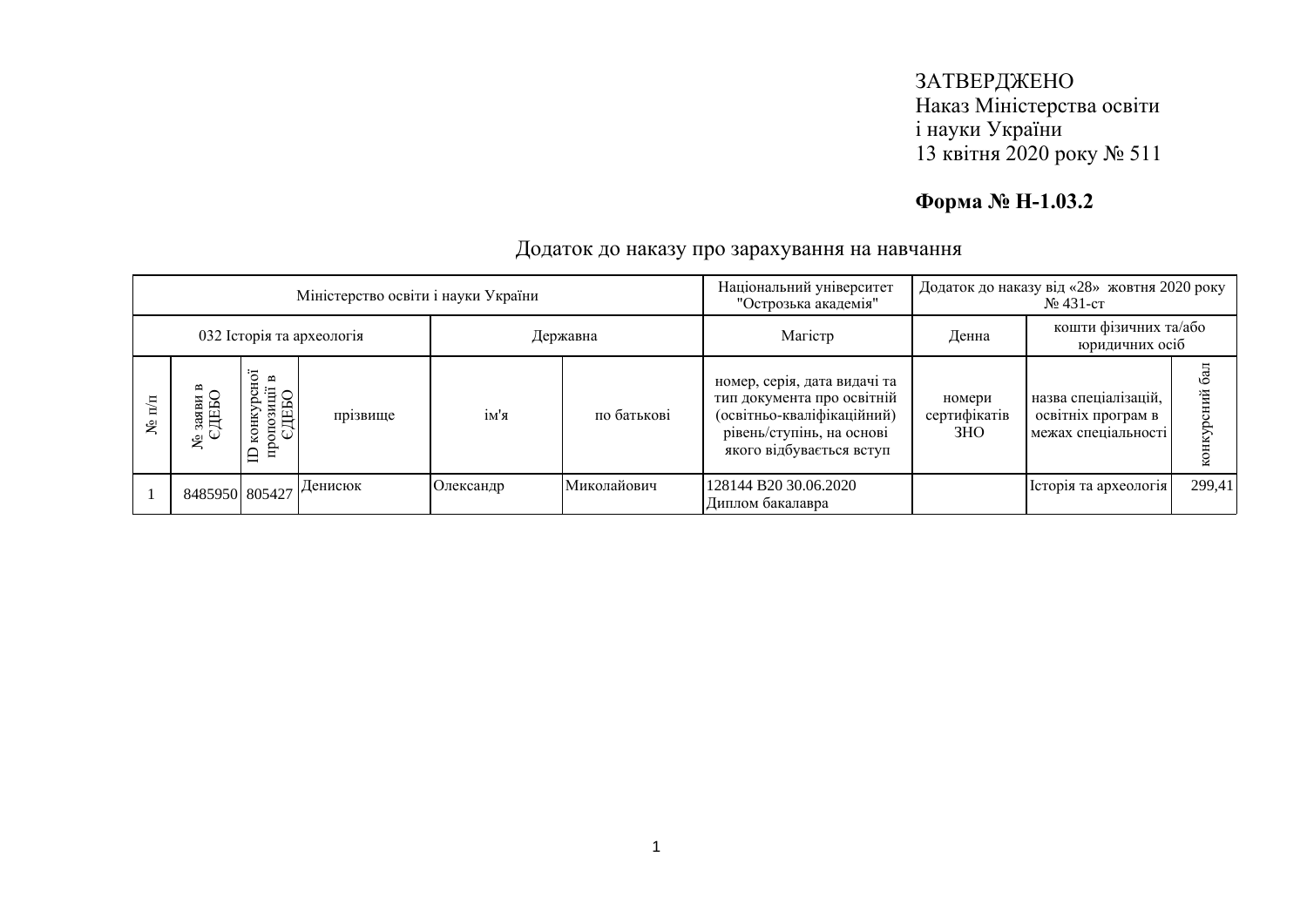## **Форма № Н-1.03.2**

| Міністерство освіти і науки України                   |                |                                                     |          |          |             | Національний університет<br>"Острозька академія"                                                                                                  | Додаток до наказу від «28» жовтня 2020 року<br>$N_2$ 431-ct |                                                                   |        |
|-------------------------------------------------------|----------------|-----------------------------------------------------|----------|----------|-------------|---------------------------------------------------------------------------------------------------------------------------------------------------|-------------------------------------------------------------|-------------------------------------------------------------------|--------|
| 035 Філологія/035.01 українська мова та<br>література |                |                                                     |          | Державна |             | Maricrp                                                                                                                                           | кошти фізичних та/або<br>Денна<br>юридичних осіб            |                                                                   |        |
| $\mathbf{n}$<br>يع                                    | ৼ              | тозиції<br>ДЕБО<br>конку<br>$\frac{1}{2}$<br>흡<br>≘ | прізвище | ім'я     | по батькові | номер, серія, дата видачі та<br>тип документа про освітній<br>(освітньо-кваліфікаційний)<br>рівень/ступінь, на основі<br>якого відбувається вступ | номери<br>сертифікатів<br>3HO                               | назва спеціалізацій,<br>освітніх програм в<br>межах спеціальності |        |
|                                                       | 8490125 806258 |                                                     | Свідова  | Богдана  | Василівна   | 266676 B20 15.07.2020<br>Диплом бакалавра                                                                                                         |                                                             | Українська мова і<br>література                                   | 289,78 |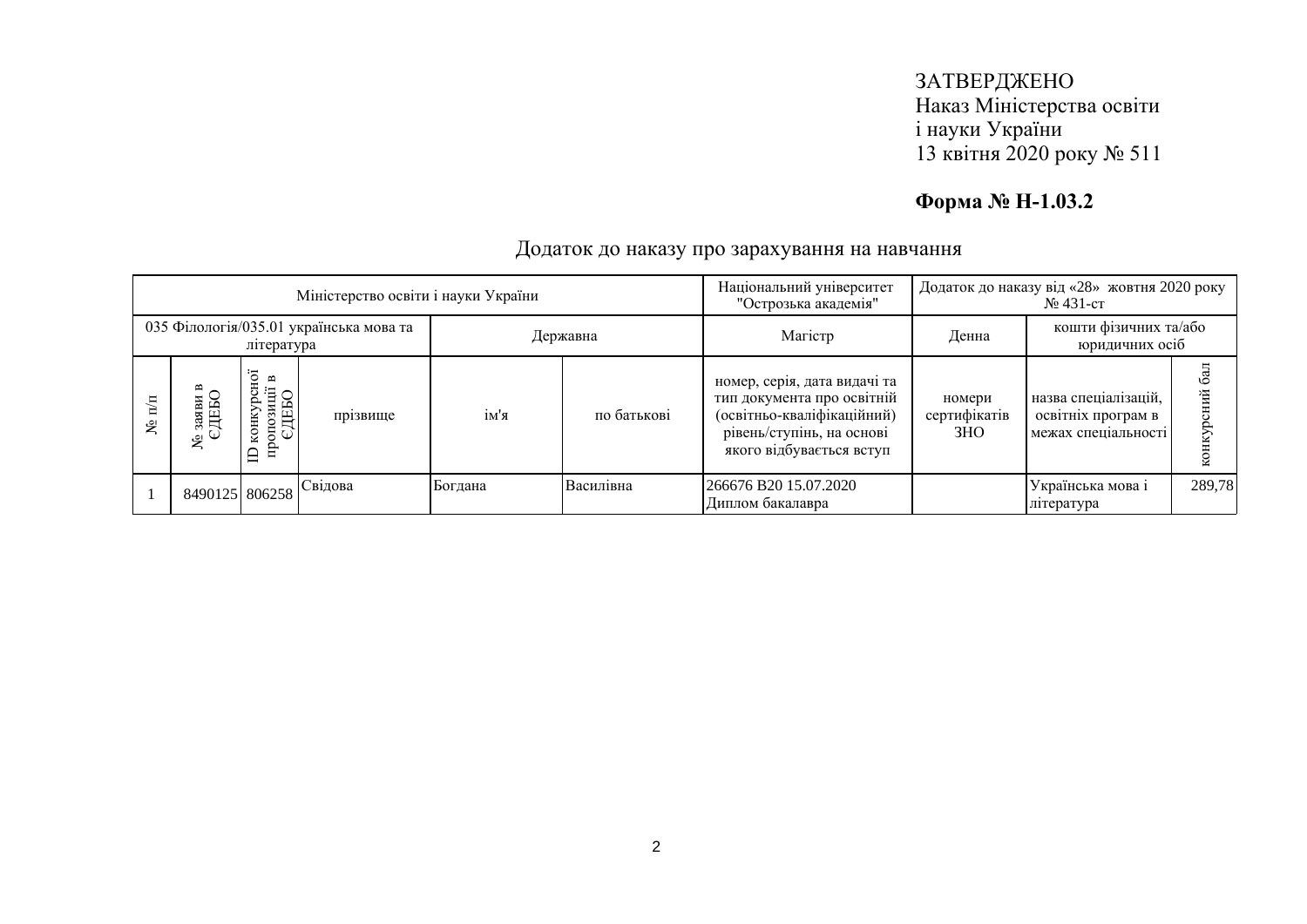## **Форма № Н-1.03.2**

| Міністерство освіти і науки України              |                |                                                                    |          |          |             | Національний університет<br>"Острозька академія"                                                                                                  | Додаток до наказу від «28» жовтня 2020 року<br>$N_2$ 431-ct |                                                                   |        |
|--------------------------------------------------|----------------|--------------------------------------------------------------------|----------|----------|-------------|---------------------------------------------------------------------------------------------------------------------------------------------------|-------------------------------------------------------------|-------------------------------------------------------------------|--------|
| 072 Фінанси, банківська справа та<br>страхування |                |                                                                    |          | Державна |             | Maricrp                                                                                                                                           | кошти фізичних та/або<br>Денна<br>юридичних осіб            |                                                                   |        |
| $\overline{\mathbb{H}}$<br>٤                     | ৼ              | нoї<br>$\mathbf{r}$<br>Έİ<br>ДЕБО<br>конкур<br>3H<br>OПО<br>읍<br>≘ | прізвище | ім'я     | по батькові | номер, серія, дата видачі та<br>тип документа про освітній<br>(освітньо-кваліфікаційний)<br>рівень/ступінь, на основі<br>якого відбувається вступ | номери<br>сертифікатів<br>3HO                               | назва спеціалізацій,<br>освітніх програм в<br>межах спеціальності |        |
|                                                  | 84889491805975 |                                                                    | Накоп'юк | Юлія     | Вікторівна  | 127959 B20 30.06.2020<br>Диплом бакалавра                                                                                                         |                                                             | Фінанси, банківська<br>справа та<br>страхування                   | 283,91 |